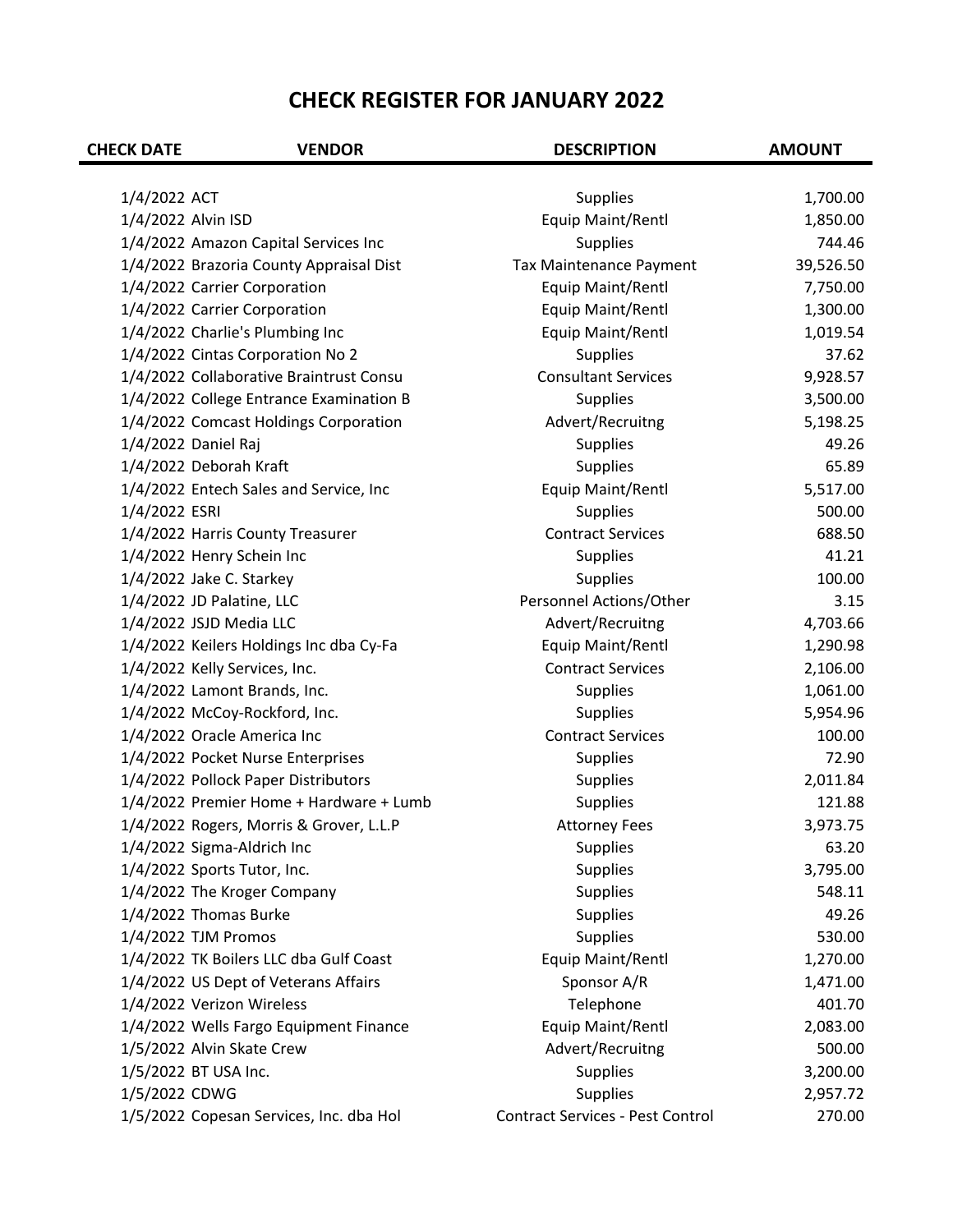| <b>CHECK DATE</b>  | <b>VENDOR</b>                            | <b>DESCRIPTION</b>                      | <b>AMOUNT</b> |
|--------------------|------------------------------------------|-----------------------------------------|---------------|
|                    | 1/5/2022 EAB Global, Inc                 | <b>Cmptr Softwr</b>                     | 1,133.00      |
|                    | 1/5/2022 Granite Telecommunications LLC  | Telephone                               | 2,394.78      |
|                    | 1/5/2022 Liquid Environmental Solutions  | <b>Supplies</b>                         | 959.88        |
|                    | 1/5/2022 PCCare, Inc. DBA Square3        | Cmptr Softwr                            | 32,797.21     |
|                    | 1/5/2022 Ron Carter Autoland             | Equip Maint/Rentl                       | 375.27        |
|                    | 1/5/2022 Snap-On Industrial              | <b>Supplies</b>                         | 2,919.20      |
|                    | 1/5/2022 US Bank Voyager Fleet Systems   | Fuel                                    | 318.42        |
|                    | 1/5/2022 US Bank Voyager Fleet Systems   | Fuel                                    | 639.60        |
|                    | 1/5/2022 Vertical Transportation Servic  | Equip Maint/Rentl                       | 1,236.00      |
|                    | 1/6/2022 City of Alvin                   | <b>Utilities</b>                        | 12,144.45     |
|                    | 1/7/2022 A-Rocket Moving & Delivery, In  | <b>Construction Costs</b>               | 12,410.42     |
|                    | 1/7/2022 Arthur J Gallagher Risk Manage  | Inst'l Insurance                        | 570.00        |
|                    | 1/7/2022 AT&T Mobility                   | <b>Supplies</b>                         | 1,889.65      |
|                    | 1/7/2022 Belt Harris Pechacek, LLLP      | <b>Auditing Fees</b>                    | 19,945.90     |
|                    | 1/7/2022 Charlie's Plumbing Inc          | Equip Maint/Rentl                       | 8,929.90      |
|                    | 1/7/2022 George W. Hatch, Jr             | <b>Supplies</b>                         | 600.00        |
|                    | 1/7/2022 Hireright GIS Intermediate Cor  | Personnel Actions/Other                 | 649.67        |
|                    | 1/7/2022 Iron Mountain Inc               | Shredding                               | 530.38        |
|                    |                                          | <b>Consultant Services</b>              |               |
|                    | 1/7/2022 Logical Front LLC               |                                         | 24,420.00     |
|                    | 1/7/2022 Mid-American Research           | Equip Maint/Rentl                       | 1,513.85      |
|                    | 1/7/2022 Nestle Waters North America db  | <b>Supplies</b><br><b>Utilities</b>     | 287.16        |
|                    | 1/7/2022 Texas Pride Disposal Solutions  |                                         | 323.00        |
|                    | 1/11/2022 Ace Mart Restaurant Supply Com | <b>Supplies</b>                         | 5,095.80      |
|                    | 1/11/2022 Alyssa Bullock                 | <b>Travel/Repetitive Mileage</b>        | 22.96         |
|                    | 1/11/2022 C. Link Corporation            | <b>Supplies</b>                         | 4,546.66      |
|                    | 1/11/2022 Carolina Biological Supply Com | <b>Supplies</b>                         | 168.40        |
|                    | 1/11/2022 Central Welding Supply Inc.    | <b>Supplies</b>                         | 246.76        |
|                    | 1/11/2022 Chakoa Jefferson               | Travel-TDCJ                             | 1,216.21      |
|                    | 1/11/2022 Chris Chance                   | <b>Travel-Fac Dual Credit</b>           | 57.90         |
|                    | 1/11/2022 Cintas Corporation No 2        | <b>Supplies</b>                         | 2,871.00      |
|                    | 1/11/2022 Clear Channel Outdoor          | Advert/Recruitng                        | 1,900.00      |
|                    | 1/11/2022 Clifford Power Systems, Inc.   | Equip Maint/Rentl                       | 10,844.66     |
| 1/11/2022 Cop Stop |                                          | <b>Supplies</b>                         | 1,527.50      |
|                    | 1/11/2022 Copesan Services, Inc. dba Hol | <b>Contract Services - Pest Control</b> | 340.00        |
|                    | 1/11/2022 Dakstone Fleming               | <b>Supplies</b>                         | 1,000.00      |
|                    | 1/11/2022 Discount School Supply         | <b>ACC Foundation</b>                   | 523.44        |
|                    | 1/11/2022 Dude Solutions Inc DBA SchoolD | <b>Supplies</b>                         | 5,543.80      |
|                    | 1/11/2022 Goodyear Commercial Tire & Ser | <b>Supplies</b>                         | 596.36        |
|                    | 1/11/2022 Gordon Food Service dba Glazie | <b>Supplies</b>                         | 360.40        |
|                    | 1/11/2022 Hartman Newspapers, Lp Dba the | Advert/Recruitng                        | 307.50        |
|                    | 1/11/2022 Honesty Environmental Services | Equip Maint/Rentl                       | 1,875.00      |
|                    | 1/11/2022 Houston Community Newspapers   | Advert/Recruitng                        | 5,155.90      |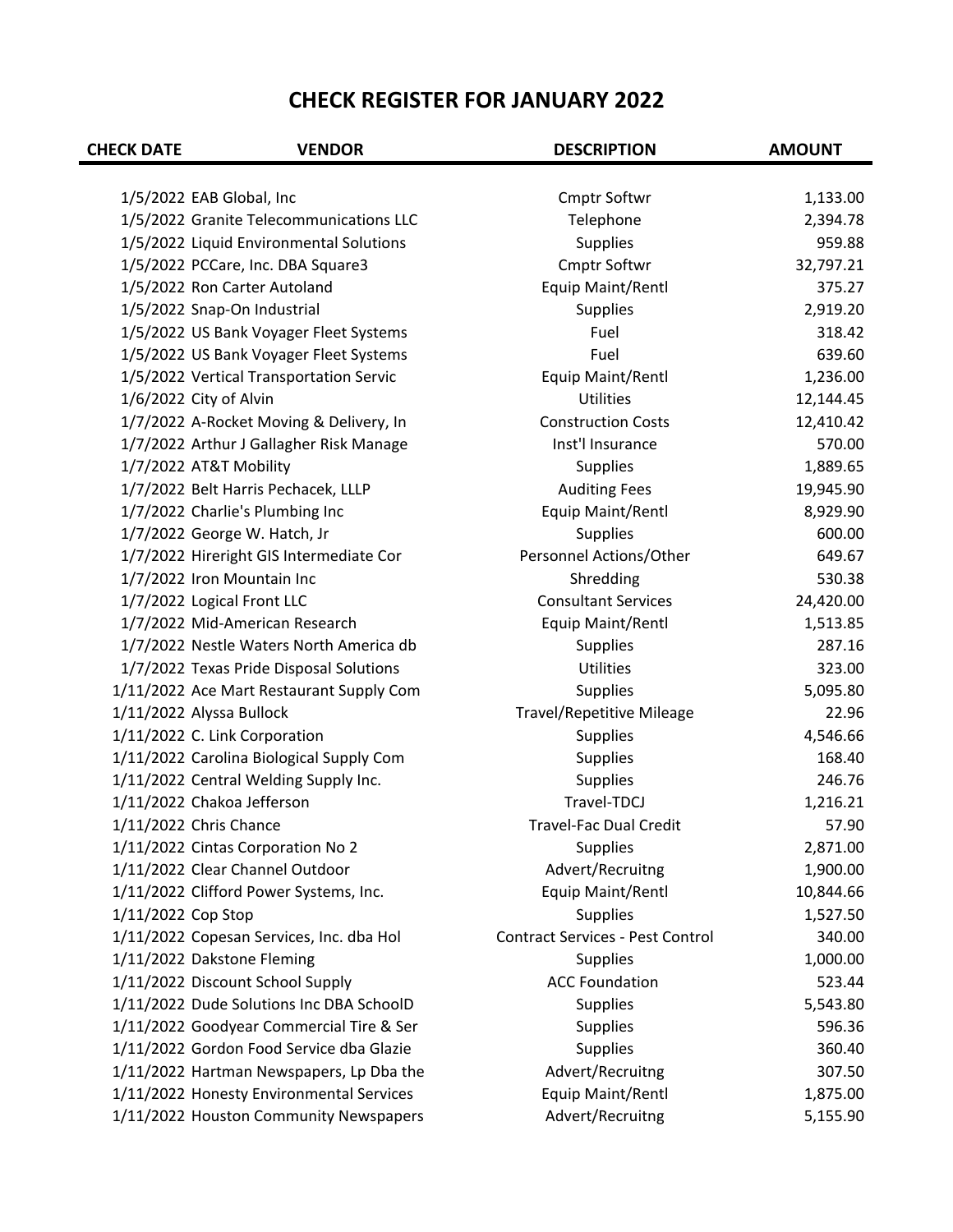| <b>CHECK DATE</b>                 | <b>VENDOR</b>                            | <b>DESCRIPTION</b>                | <b>AMOUNT</b>   |
|-----------------------------------|------------------------------------------|-----------------------------------|-----------------|
|                                   |                                          |                                   |                 |
|                                   | 1/11/2022 HSLS Houston, LLC dba High Sec | <b>Supplies</b>                   | 617.25          |
| 1/11/2022 Jake C. Starkey         |                                          | <b>Supplies</b>                   | 266.56<br>47.15 |
| 1/11/2022 Karl Stager             |                                          | <b>Travel/Prof Development</b>    |                 |
| 1/11/2022 Mary A. Jove            |                                          | <b>Travel/Prof Development</b>    | 741.11          |
| 1/11/2022 Mid-American Research   |                                          | Equip Maint/Rentl                 | 2,680.00        |
|                                   | 1/11/2022 Mvap Medical Supplies Inc      | <b>Supplies</b>                   | 2,342.25        |
|                                   | 1/11/2022 Pocket Nurse Enterprises       | <b>Supplies</b>                   | 85.80           |
|                                   | 1/11/2022 Premier Home + Hardware + Lumb | <b>Supplies</b>                   | 63.77           |
|                                   | 1/11/2022 RMB Management, LLC DBA Corest | <b>Construction Costs</b>         | 349,945.20      |
|                                   | 1/11/2022 RTS Publishing Co dba Ketterin | <b>Supplies</b>                   | 3,245.00        |
| 1/11/2022 Sherwin Williams        |                                          | <b>Supplies</b>                   | 139.14          |
| 1/11/2022 Sonya Emmert            |                                          | <b>Travel/Prof Development</b>    | 111.13          |
| 1/11/2022 The Facts               |                                          | Advert/Recruitng                  | 595.50          |
|                                   | 1/11/2022 The Magnolia Consutling Group  | <b>Consultant Services</b>        | 5,890.00        |
| 1/11/2022 UPS                     |                                          | Freight                           | 544.40          |
| 1/11/2022 Walmart/Capital One     |                                          | <b>Supplies</b>                   | 322.07          |
|                                   | 1/11/2022 Xerox Business Solutions South | Cmptr Softwr                      | 2,012.21        |
|                                   | 1/11/2022 Xerox Financial Services LLC   | Equip Maint/Rentl                 | 4,023.25        |
| 1/13/2022 TXU Energy              |                                          | <b>Utilities</b>                  | 48,933.22       |
| 1/14/2022 Annie Swank             |                                          | <b>Supplies</b>                   | 39.05           |
| 1/14/2022 B & H Photo             |                                          | <b>Supplies</b>                   | 427.68          |
| 1/14/2022 BATCO INC               |                                          | <b>Supplies</b>                   | 585.00          |
| 1/14/2022 CDWG                    |                                          | <b>Supplies</b>                   | 370.40          |
| 1/14/2022 Chris Chance            |                                          | Supplies                          | 49.26           |
| 1/14/2022 Cintas Corporation No 2 |                                          | <b>Supplies</b>                   | 525.49          |
|                                   | 1/14/2022 College Entrance Examination B | Supplies                          | 660.00          |
|                                   | 1/14/2022 Earthwise Environmental Inc    | Equip Maint/Rentl                 | 750.00          |
| 1/14/2022 Examity Inc             |                                          | <b>Supplies</b>                   | 1,125.00        |
|                                   | 1/14/2022 Gateway Printing & Office Supp | Equipment                         | 3,680.98        |
| 1/14/2022 Home Depot              |                                          | <b>Supplies</b>                   | 526.67          |
|                                   | 1/14/2022 Huntington Oaks Apartments     | <b>Athletic Housing</b>           | 600.00          |
| 1/14/2022 Kevin Jefferies         |                                          | <b>Travel-Fac Dual Credit</b>     | 272.83          |
| 1/14/2022 Lavonna Miller          |                                          | <b>TSCM Program</b>               | 202.00          |
| 1/14/2022 Lea Sharp               |                                          | <b>TSCM Program</b>               | 323.00          |
| 1/14/2022 National CineMedia LLC  |                                          | Advert/Recruitng                  | 4,048.00        |
|                                   | 1/14/2022 Newport Oaks Apartments        | <b>Athletic Housing</b>           | 300.00          |
|                                   | 1/14/2022 PCCare, Inc. DBA Square3       | Cmptr Softwr                      | 7,560.00        |
|                                   | 1/14/2022 Pollock Paper Distributors     | <b>Supplies</b>                   | 137.10          |
| 1/14/2022 Robin Tozzie            |                                          | <b>Contract Services-Musician</b> | 225.00          |
|                                   | 1/14/2022 Smarketing Business Systems    | <b>Supplies</b>                   | 7,768.56        |
|                                   | 1/14/2022 TK Boilers LLC dba Gulf Coast  | Equip Maint/Rentl                 | 890.00          |
| 1/19/2022 Airgas USA, LLC         |                                          | Supplies                          | 176.01          |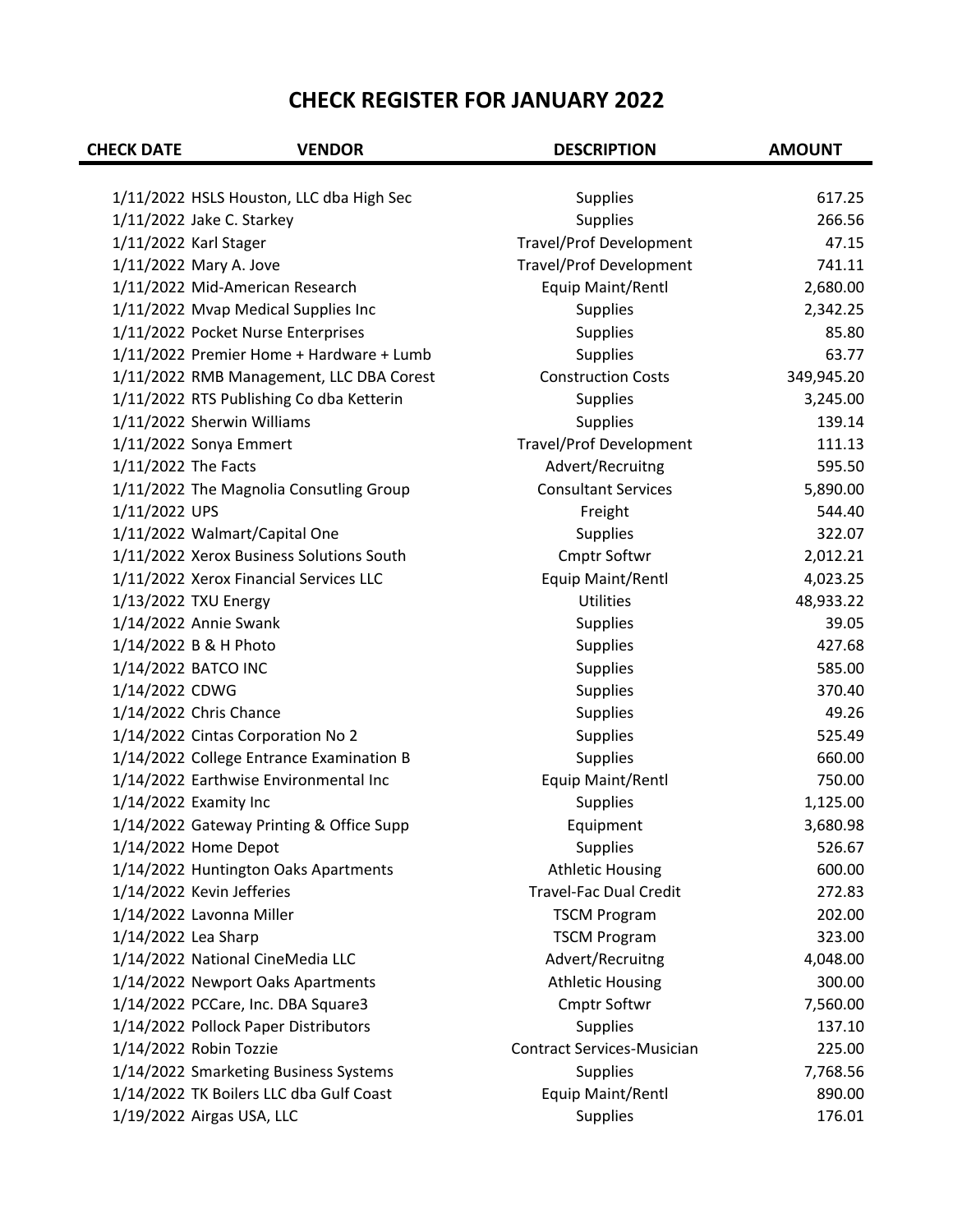| <b>CHECK DATE</b>     | <b>VENDOR</b>                            | <b>DESCRIPTION</b>                   | <b>AMOUNT</b> |
|-----------------------|------------------------------------------|--------------------------------------|---------------|
|                       |                                          |                                      |               |
|                       | 1/19/2022 Ashley Fonteno-Bellard         | <b>Travel/Repetitive Mileage</b>     | 13.22         |
| 1/19/2022 ATI         |                                          | <b>Supplies</b>                      | 10.00         |
|                       | 1/19/2022 Building Maintenance Consultan | <b>Supplies</b>                      | 430.00        |
|                       | 1/19/2022 Carolina Biological Supply Com | <b>Supplies</b>                      | 1,210.04      |
| 1/19/2022 CDWG        |                                          | <b>Supplies</b>                      | 176.34        |
|                       | 1/19/2022 Central Welding Supply Inc.    | Equip Maint/Rentl                    | 2,649.00      |
|                       | 1/19/2022 Cintas Corporation No 2        | <b>Supplies</b>                      | 37.62         |
|                       | 1/19/2022 Comcast Business               | <b>Utilities</b>                     | 2,312.08      |
| 1/19/2022 Cop Stop    |                                          | <b>Supplies</b>                      | 120.00        |
|                       | 1/19/2022 David Griffith                 | <b>Travel Advances</b>               | 28.82         |
|                       | 1/19/2022 Ellucian Company LP            | <b>Consultant Services</b>           | 3,301.50      |
|                       | 1/19/2022 Entech Sales and Service, Inc  | Equip Maint/Rentl                    | 8,693.95      |
|                       | 1/19/2022 Fastenal Company               | <b>Supplies</b>                      | 879.80        |
|                       | 1/19/2022 Foundation for California Comm | Supplies                             | 975.00        |
|                       | 1/19/2022 Global Equipment Company Inc.  | <b>Supplies</b>                      | 2,959.16      |
| 1/19/2022 Grainger    |                                          | Supplies-TDCJ                        | 2,161.49      |
|                       | 1/19/2022 HSLS Houston, LLC dba High Sec | <b>Supplies</b>                      | 320.00        |
|                       | 1/19/2022 Joe's Barbeque Co              | <b>Supplies</b>                      | 339.80        |
|                       | 1/19/2022 Kenmor Electric Company Lp     | <b>Construction Costs</b>            | 6,025.77      |
|                       | 1/19/2022 McCune Electrical Service, LLC | Equip Maint/Rentl                    | 938.00        |
|                       | 1/19/2022 North American Process Technol | <b>Supplies</b>                      | 750.00        |
|                       | 1/19/2022 Office Depot Business Services | <b>Credit Card Payment</b>           | 3,125.84      |
|                       | 1/19/2022 Oracle Elevator Holdco, Inc.   | <b>Construction Costs</b>            | 17,254.00     |
|                       | 1/19/2022 O'Reilly Auto Parts            | Supplies                             | 217.63        |
|                       | 1/19/2022 Pearland Chamber of Commerce   | <b>Cultural Events/Social Events</b> | 800.00        |
|                       | 1/19/2022 Pinnacle Medical Management    | <b>Contract Services</b>             | 80.00         |
|                       | 1/19/2022 Precision Delta Corp           | <b>Supplies</b>                      | 234.00        |
|                       | 1/19/2022 Robert Exley                   | <b>Supplies</b>                      | 217.28        |
|                       | 1/19/2022 Ron Carter Autoland            | <b>Supplies</b>                      | 138.74        |
| 1/19/2022 SDMS        |                                          | <b>Supplies</b>                      | 150.00        |
|                       | 1/19/2022 Show and Tell Products         | <b>Supplies</b>                      | 207.00        |
|                       | 1/19/2022 Sosina Peterson                | <b>Travel/Repetitive Mileage</b>     | 19.82         |
|                       | 1/19/2022 Stacy Ebert                    | <b>Travel Advances</b>               | 1.00          |
|                       | 1/19/2022 Timothy Wutke                  | <b>Travel/Repetitive Mileage</b>     | 146.61        |
|                       | 1/19/2022 VWR International LLC          | <b>Supplies</b>                      | 41.88         |
|                       | 1/19/2022 Xerox Financial Services LLC   | Equip Maint/Rentl                    | 2,144.24      |
|                       | 1/20/2022 Anithia Baker                  | <b>Supplies</b>                      | 39.05         |
|                       | 1/20/2022 Center Point Energy            | <b>Utilities</b>                     | 2,484.44      |
| 1/20/2022 Citibank    |                                          | <b>Credit Card Payment</b>           | 23,420.80     |
|                       | 1/20/2022 Meadow Park Apartments         | <b>Athletic Housing</b>              | 2,100.00      |
|                       | 1/20/2022 Steeplechase Apartments        | <b>Athletic Housing</b>              | 900.00        |
| 1/20/2022 Travis Hill |                                          | <b>Supplies</b>                      | 66.00         |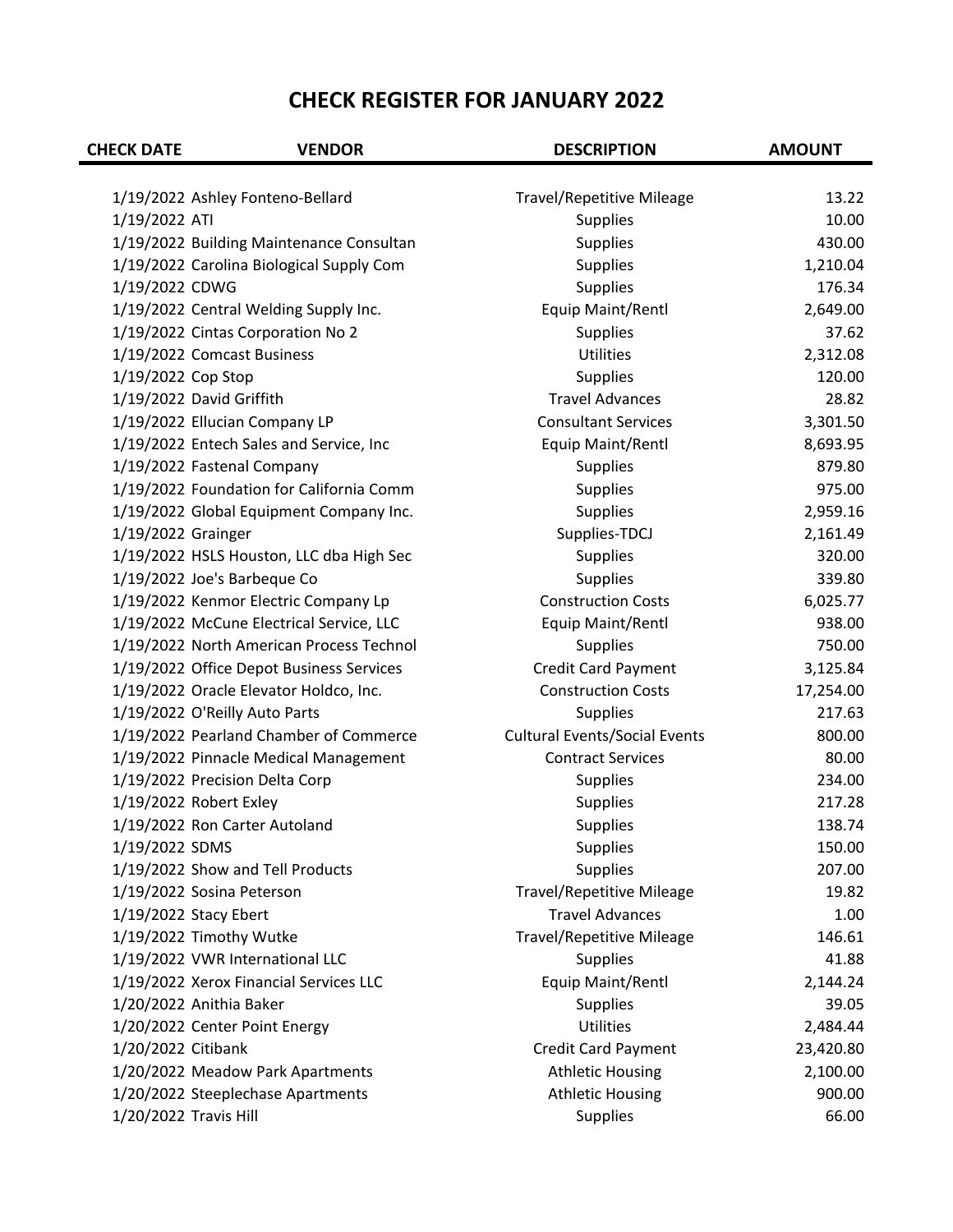| <b>CHECK DATE</b>   | <b>VENDOR</b>                            | <b>DESCRIPTION</b>               | <b>AMOUNT</b> |
|---------------------|------------------------------------------|----------------------------------|---------------|
|                     |                                          |                                  |               |
|                     | 1/20/2022 U S Postal Service (Postage by | Postage                          | 8,000.00      |
| 1/21/2022 Earl Pike |                                          | <b>Supplies</b>                  | 39.05         |
|                     | 1/21/2022 Huntington Oaks Apartments     | <b>Athletic Housing</b>          | 900.00        |
|                     | 1/21/2022 Kenton Apartments              | <b>Athletic Housing</b>          | 600.00        |
|                     | 1/21/2022 Meadow Park Apartments         | <b>Athletic Housing</b>          | 300.00        |
|                     | 1/21/2022 Newport Oaks Apartments        | <b>Athletic Housing</b>          | 1,200.00      |
|                     | 1/21/2022 Rankin Rd Llp dba Highland Squ | <b>Athletic Housing</b>          | 600.00        |
|                     | 1/24/2022 Proenergy Partners Lp          | <b>Utilities</b>                 | 7,413.66      |
|                     | 1/25/2022 Ahsan A. Khan                  | <b>Supplies</b>                  | 49.26         |
|                     | 1/25/2022 American Academy of Sleep Medi | <b>Supplies</b>                  | 750.00        |
|                     | 1/25/2022 Argosy Publishing, Inc. dba Vi | Cmptr Softwr                     | 8,729.23      |
|                     | 1/25/2022 BSN-Collegiate Pacific         | <b>Supplies</b>                  | 460.00        |
| 1/25/2022 CDWG      |                                          | <b>Supplies</b>                  | 349.97        |
|                     | 1/25/2022 Central Welding Supply Inc.    | Supplies                         | 485.00        |
| 1/25/2022 CGIG LLC  |                                          | <b>Supplies</b>                  | 1,690.00      |
|                     | 1/25/2022 Challenge Office Products, Inc | <b>Supplies</b>                  | 3,808.50      |
|                     | 1/25/2022 Charles Kilgore                | <b>Supplies</b>                  | 49.26         |
|                     | 1/25/2022 Charlie's Plumbing Inc         | Equip Maint/Rentl                | 4,327.57      |
|                     | 1/25/2022 Cintas Corporation No 2        | Supplies                         | 321.06        |
|                     | 1/25/2022 Clarus Corporation             | Advert/Recruitng                 | 2,400.00      |
|                     | 1/25/2022 Clear Channel Outdoor          | Advert/Recruitng                 | 950.00        |
|                     | 1/25/2022 Clifford Power Systems, Inc.   | Equip Maint/Rentl                | 6,700.76      |
|                     | 1/25/2022 Dell Marketing LP              | <b>Supplies</b>                  | 1,496.00      |
|                     | 1/25/2022 Drane Ranger                   | Equip Maint/Rentl                | 1,685.00      |
|                     | 1/25/2022 Elsevier-Hesi                  | <b>Supplies</b>                  | 4,600.00      |
|                     | 1/25/2022 Ewing Irrigation Products Inc  | <b>Supplies</b>                  | 1,322.78      |
|                     | 1/25/2022 Fielder's Choice Inc           | <b>Field Maintenance</b>         | 13,600.00     |
|                     | 1/25/2022 George W. Hatch, Jr.           | <b>Supplies</b>                  | 600.00        |
|                     | 1/25/2022 Gordon Food Service dba Glazie | <b>Supplies</b>                  | 2,307.33      |
|                     | 1/25/2022 Linkedin Corporation           | <b>Cmptr Softwr</b>              | 3,250.00      |
|                     | 1/25/2022 Mary A. Jove                   | <b>Supplies</b>                  | 50.00         |
|                     | 1/25/2022 Nestle Waters North America db | <b>Supplies</b>                  | 53.01         |
|                     | 1/25/2022 Oracle America Inc             | <b>Contract Services</b>         | 100.00        |
|                     | 1/25/2022 Personal Touch Management Inc  | Landscaping                      | 32,000.00     |
|                     | 1/25/2022 Premier Home + Hardware + Lumb | <b>Supplies</b>                  | 90.80         |
|                     | 1/25/2022 Sam's Club Business Mastercard | <b>Book Store Purchases</b>      | 988.01        |
|                     | 1/25/2022 Sherwin Williams               | <b>Supplies</b>                  | 293.94        |
|                     | 1/25/2022 Snap-On Industrial             | <b>Supplies</b>                  | 1,461.14      |
|                     | 1/25/2022 Systran, Inc.                  | <b>Supplies</b>                  | 2,839.00      |
|                     | 1/25/2022 Texas Pride Disposal Solutions | Utilities                        | 93.00         |
|                     | 1/25/2022 Timothy Wutke                  | <b>Travel/Repetitive Mileage</b> | 319.65        |
|                     | 1/25/2022 TK Boilers LLC dba Gulf Coast  | Equipment                        | 8,337.21      |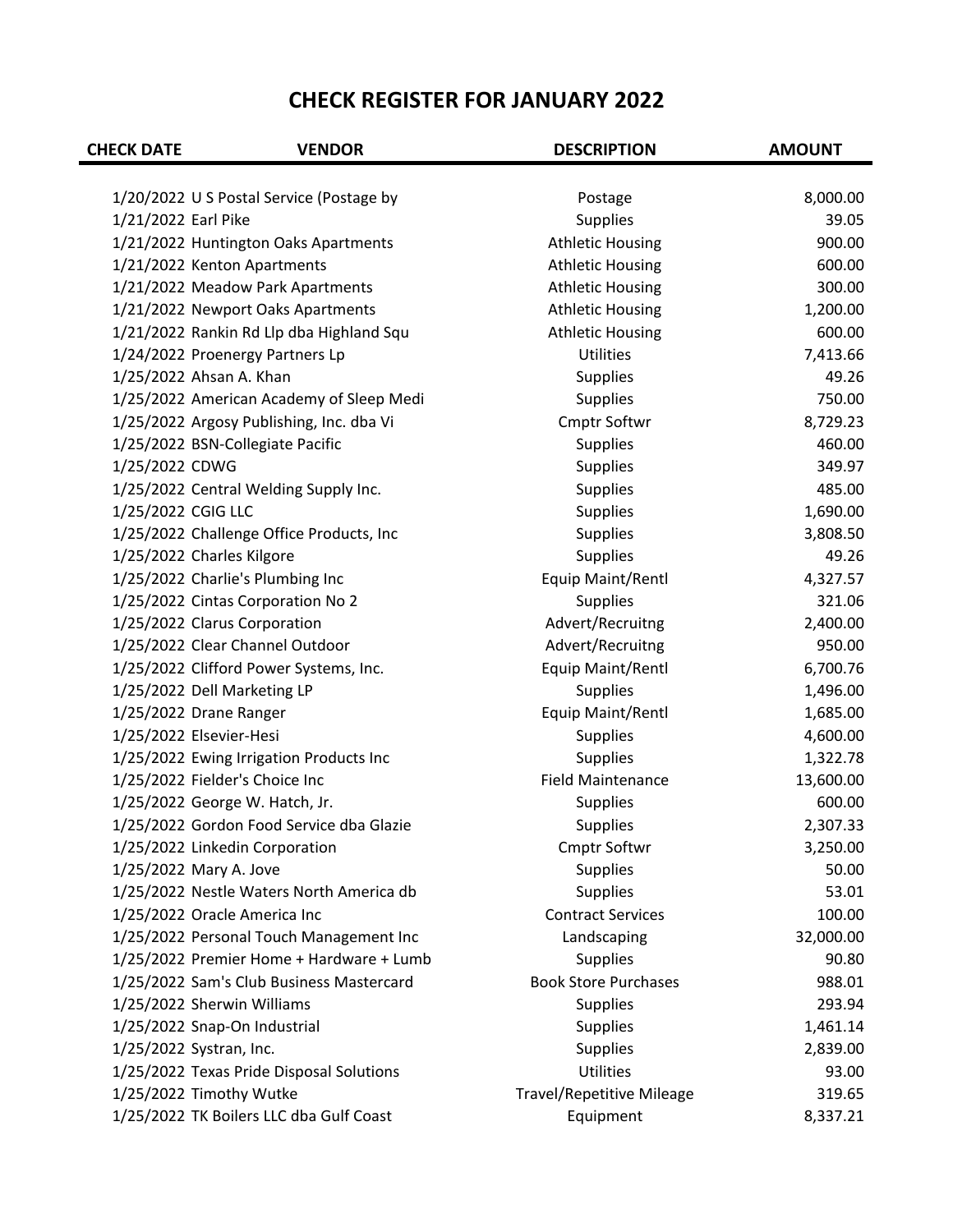| <b>CHECK DATE</b>  | <b>VENDOR</b>                            | <b>DESCRIPTION</b>               | <b>AMOUNT</b> |
|--------------------|------------------------------------------|----------------------------------|---------------|
|                    |                                          |                                  |               |
|                    | 1/25/2022 VWR International LLC          | <b>Supplies</b>                  | 52.00         |
|                    | 1/25/2022 Wells Fargo Equipment Finance  | Equip Maint/Rentl                | 2,083.00      |
|                    | 1/25/2022 Zovio Inc Dba Tutorme, Llc     | Cmptr Softwr                     | 24,000.00     |
|                    | 1/26/2022 ACC FOUNDATION                 | <b>ACC Foundation</b>            | 6,100.00      |
|                    | 1/26/2022 American Tower Corporation     | <b>Radio Tower Rent</b>          | 1,539.51      |
| 1/26/2022 BMI      |                                          | Subscription                     | 1,979.10      |
| 1/26/2022 CDWG     |                                          | <b>Supplies</b>                  | 3,274.44      |
|                    | 1/26/2022 Comcast Business               | <b>Utilities</b>                 | 2,312.08      |
|                    | 1/26/2022 Foster Garvey PC               | <b>Attorney Fees</b>             | 788.00        |
|                    | 1/26/2022 Ingram Book Company            | <b>Book Store Purchases</b>      | 364.80        |
|                    | 1/26/2022 Mvap Medical Supplies Inc      | <b>Supplies</b>                  | 23.60         |
|                    | 1/26/2022 Rittenhouse                    | <b>Book Store Purchases</b>      | 180.08        |
|                    | 1/26/2022 Sydney Morris                  | <b>Supplies</b>                  | 49.26         |
|                    | 1/27/2022 Amazon Capital Services Inc    | <b>Supplies</b>                  | 4,198.67      |
|                    | 1/27/2022 Amber Griffith                 | <b>Travel/Prof Development</b>   | 24.98         |
|                    | 1/27/2022 Carolina Biological Supply Com | <b>Supplies</b>                  | 605.02        |
| 1/27/2022 CDWG     |                                          | <b>Supplies</b>                  | 890.52        |
|                    | 1/27/2022 CENGAGE Learning               | <b>Book Store Purchases</b>      | 1,500.00      |
|                    | 1/27/2022 Cintas Corporation No 2        | <b>Supplies</b>                  | 91.69         |
|                    | 1/27/2022 Computer Comforts Inc          | Supplies-TDCJ                    | 7,528.64      |
|                    | 1/27/2022 Dell Marketing LP              | <b>Supplies</b>                  | 887.80        |
|                    | 1/27/2022 Elsevier Inc                   | <b>Book Store Purchases</b>      | 38,181.95     |
|                    | 1/27/2022 J.J. Keller & Associates, Inc. | Freight                          | 916.15        |
|                    | 1/27/2022 John Wiley & Sons, Inc         | Freight                          | 206.78        |
| 1/27/2022 Koza Inc |                                          | <b>Book Store Purchases</b>      | 2,708.30      |
|                    | 1/27/2022 LexisNexis Matthew Bender      | <b>Supplies</b>                  | 75.08         |
|                    | 1/27/2022 Missouri Book Co               | <b>Book Store Purchases</b>      | 7,893.72      |
|                    | 1/27/2022 Morton Publishing Company      | <b>Book Store Purchases</b>      | 2,497.30      |
|                    | 1/27/2022 Pearson Education, Inc.        | <b>Book Store Purchases</b>      | 1,124.75      |
|                    | 1/27/2022 Performance Food Group, inc DB | <b>Book Store Purchases</b>      | 849.20        |
|                    | 1/27/2022 Rogers, Morris & Grover, L.L.P | <b>Attorney Fees</b>             | 2,006.25      |
|                    | 1/27/2022 Ronny Phillips                 | <b>Travel Advances</b>           | 12.00         |
|                    | 1/27/2022 Schroff Development Corp.      | <b>Book Store Purchases</b>      | 316.00        |
|                    | 1/27/2022 The Lambda Beta Society        | <b>Supplies</b>                  | 50.00         |
|                    | 1/27/2022 XanEdu Publishing, Inc.        | <b>Book Store Purchases</b>      | 3,593.40      |
|                    | 1/27/2022 Xerox Financial Services LLC   | Equip Maint/Rentl                | 105.00        |
|                    | 1/28/2022 AGCM, Inc                      | <b>Construction Costs</b>        | 1,169.40      |
|                    | 1/28/2022 Alexander Swiger               | <b>Supplies</b>                  | 39.26         |
| 1/28/2022 CDWG     |                                          | <b>Supplies</b>                  | 512.88        |
|                    | 1/28/2022 Central Welding Supply Inc.    | <b>Supplies</b>                  | 1,256.96      |
|                    | 1/28/2022 Laerdal Medical Corporation    | <b>Professional Devel</b>        | 5,442.60      |
| 1/28/2022 T-OADN   |                                          | <b>Travel-Prof Devel Faculty</b> | 100.00        |